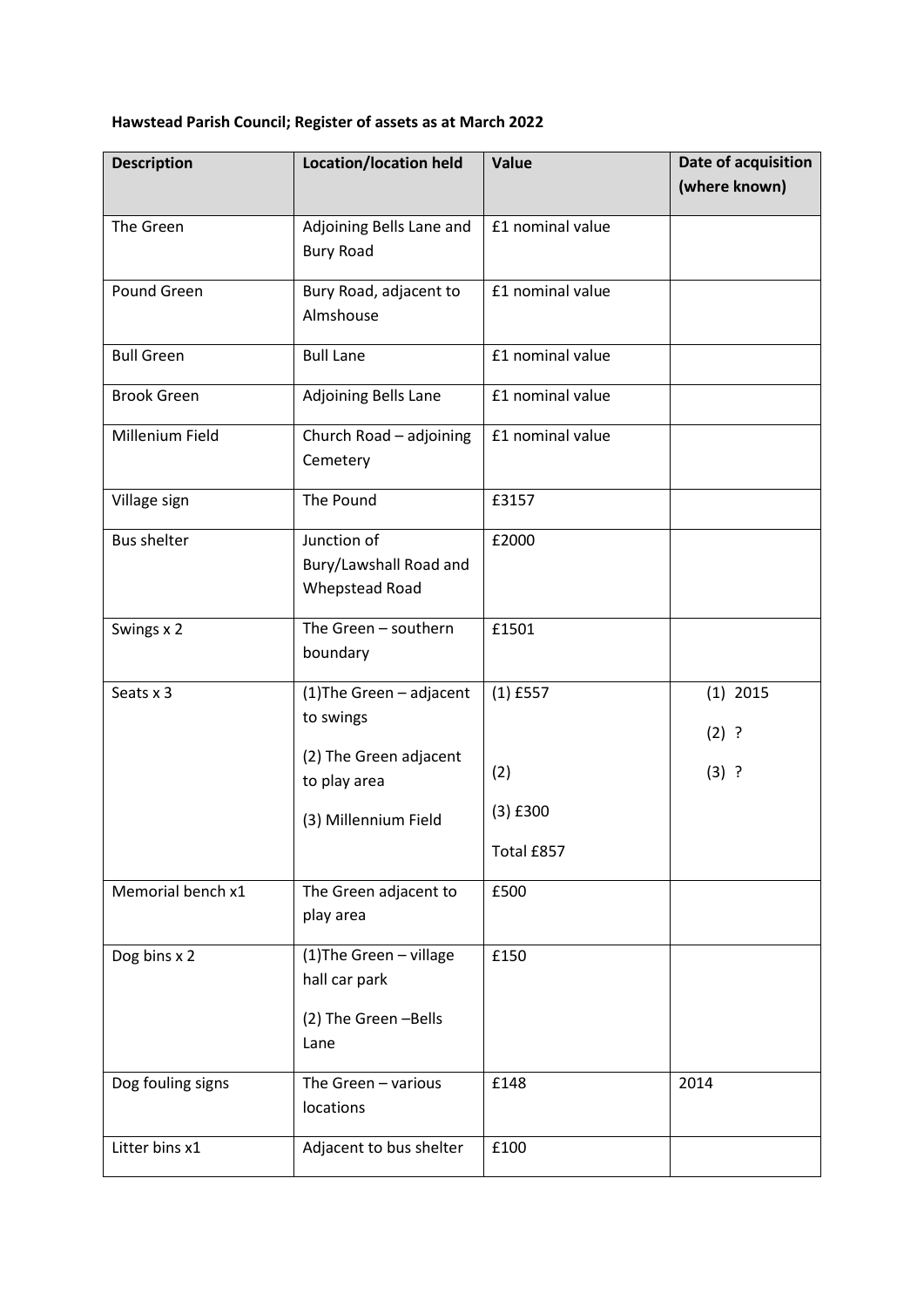| Grit bins x 13              | Various locations          | $(1)$ £1100 $(x8)$ | $(1)$ ?    |
|-----------------------------|----------------------------|--------------------|------------|
|                             | around village             |                    |            |
|                             |                            | $(2)$ £115 $(x2)$  | $(2)$ 2014 |
|                             |                            | $(3)$ 297 $(x3)$   | $(3)$ 2019 |
|                             |                            | Total £1512        |            |
| Shovels x 13                |                            | 108                | 2019       |
| (4) 1x set outside          | Village hall               | $(1)$ £235         | $(1)$ 2014 |
| xmas lights;                |                            |                    |            |
|                             |                            | $(2)$ £345         | $(2)$ ?    |
| (5) Internal                |                            |                    |            |
| decorations as              |                            | Total £580         |            |
| follows: Xmas               |                            |                    |            |
| tree LED lights             |                            |                    |            |
| x1 2 x colour               |                            |                    |            |
| garlands, 1x                |                            |                    |            |
| white garland,              |                            |                    |            |
| plus timer in box           |                            |                    |            |
| with connector              |                            |                    |            |
|                             |                            |                    |            |
| Emergency plan              | 1 Manor Cottages; The      | £594               |            |
| equipment; generator x      | Green Village Hall;        |                    |            |
| 1, gas ring burnerx1, gas   | Kellycroft, the Green      |                    |            |
| cylinders x2                |                            |                    |            |
|                             |                            |                    |            |
| Noticeboards x3             | (1) Village hall car park; | $(1)$ £1013.50     | $(1)$ 2014 |
|                             | (2) Church Road            | $(2)$ £913.50      | $(2)$ 2014 |
|                             | adjacent to Pinford End    |                    |            |
|                             | Farmhouse,                 | $(3)$ £340 (est)   | $(3)$ ?    |
|                             | (3) The Pound.             | Total=£2267        |            |
| <b>Interpretation Board</b> | The Green                  | £990               | 2019       |
| Finger posts x 2            | <b>Hawstead Brook</b>      | £400               | 2019       |
| Gating to village           |                            | £598               |            |
| entrances                   |                            |                    |            |
| Village bench and table     | The Pound                  | £800               |            |
| Goal posts                  | The Green                  | £215               | 2014       |
| Defibrillator               | <b>Village Hall</b>        | £2020              | 2015       |
| Speedwatch signage          | <b>Village Hall</b>        | £170               | 2015       |
| Bat boxes                   | The Green                  | £114               | 2016       |
| Orchard sign                | Millennium Field           | £98                | 2021       |